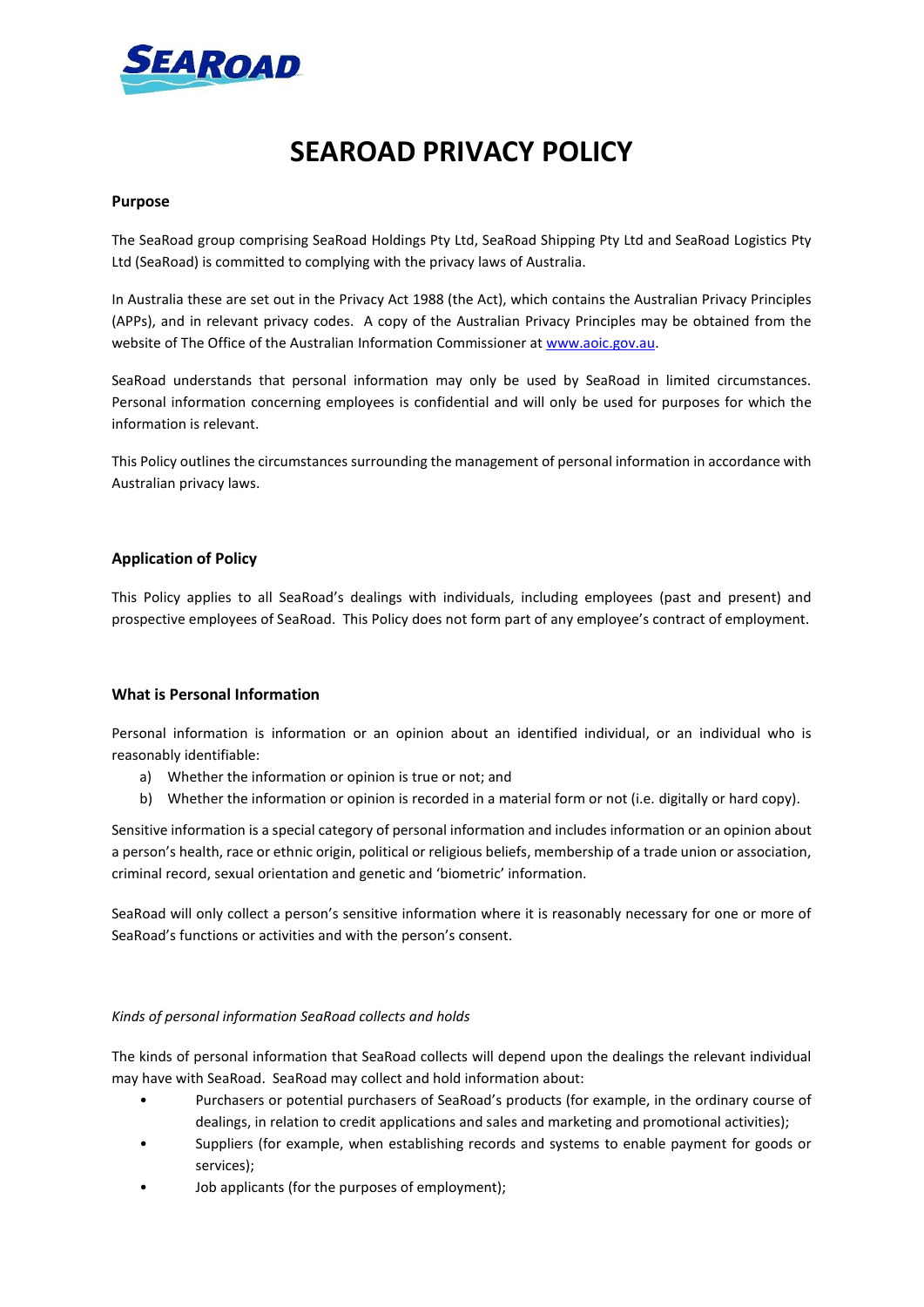

- Individuals as contractors (for example, when establishing records and systems to enable payment for services);
- Other individuals who may come into contact with SeaRoad.

The kinds of personal information may include, but are not limited to:

- information that identifies the individual (for example, name, address, contact details);
- information about the individual's financial position (creditworthiness);
- information about the individual that is required or authorised by law;
- where the individual is an employee or prospective employee or contractor, their date of birth, tax file number, employment history, references, educational qualifications, dependants, driver's licence, passport details, residency or visa status etc.;
- The individual's opinion about SeaRoad's products, services or staff.

## *How SeaRoad collects and holds personal information*

Whenever it is reasonable and practical to do so, SeaRoad only collects personal information directly from an individual. In some circumstances, however, it may be unsolicited.

SeaRoad will take reasonable steps to inform an individual before, or at the time it collects personal information or, if this is not practicable, as soon as practicable after collection that it has obtained their personal information, unless it is obvious from the circumstances of its collection (for example, exchanging business cards at a trade function).

The individual whose personal information has been obtained by SeaRoad should be advised of the following:

- SeaRoad's identity and contact details including their title, telephone number and email address of a contact who handles enquiries and requests relating to the Act;
- The facts and circumstances of the collection;
- Whether the collection is required or authorised by law;
- The purposes of collection;
- The consequences if personal information is not collected;
- How and to whom else SeaRoad may disclose that personal information;
- Information about SeaRoad's Privacy Policy, including an individual's right to access and seek correction of personal information held by SeaRoad relating to them; and
- Whether SeaRoad is likely to disclose personal information to overseas recipients, and if practicable, the countries where they are located.

To the extent practicable, SeaRoad will provide individuals with the option of not identifying themselves or of using a pseudonym when dealing with SeaRoad

In the case of unsolicited information, this will generally be destroyed or de-identified unless SeaRoad could have validly solicited the information and kept it.

SeaRoad will not adopt or use a government related identifier (e.g. Tax File Number, Medicare Number) of an individual unless it is permitted to do so by law.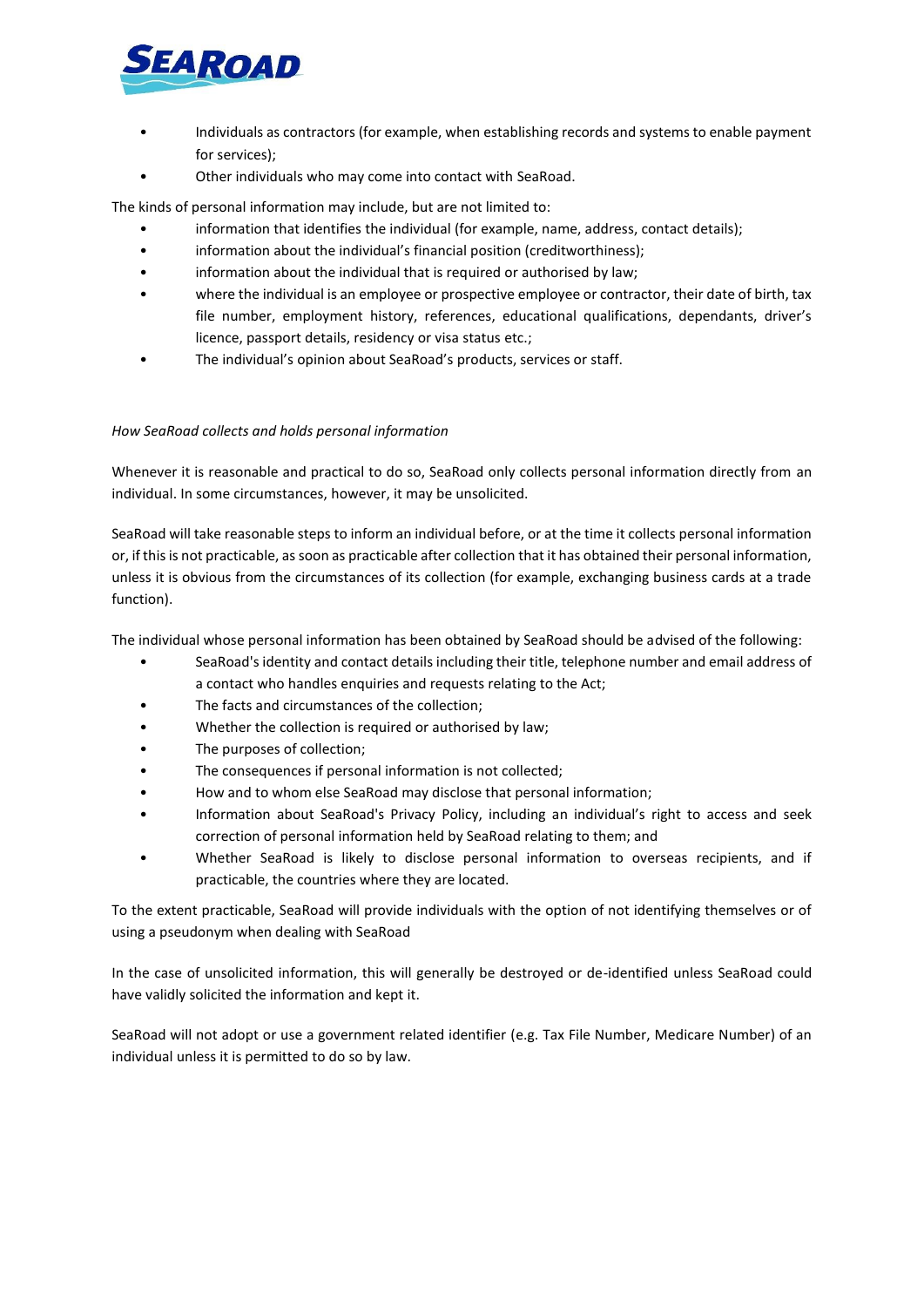

## *Credit information*

SeaRoad may obtain information that has a bearing on: an individual's eligibility to be provided with credit; or their history in relation to credit; or their capacity to repay credit (all, 'credit information') directly from an individual or from a Credit Reporting Body in connection with an application for commercial credit or provision of a guarantee relating to such an application.

SeaRoad will only do so where an individual has consented to the disclosure of that information.

Where SeaRoad obtains such credit information, it will only use that information for the credit guarantee purpose; or internal management purposes of SeaRoad that are directly related to the provision or management of any credit by it or for debt collection purposes.

SeaRoad will take such steps (if any) as are reasonable in the circumstances to ensure that the credit information it collects is accurate, up to date and complete. When it no longer needs it for the purpose for which it was collected, SeaRoad will take such steps as are reasonable in the circumstances to destroy the information or to ensure that the information is de-identified.

The rights of individuals to access that information are set out below. Otherwise, the provisions of this policy as they relate to personal information will generally also apply to credit information in relation to an individual.

## *Purposes for which SeaRoad collects personal information*

SeaRoad only collects personal information which is reasonably necessary for its dealings with the relevant individual in the course of SeaRoad's business, unless there is a need to collect such information in accordance with the Act or to comply with any other legislation.

## *Storage/location of personal information*

SeaRoad utilises security measures to protect sensitive data and personal information in all of its operations.

SeaRoad will take such steps as are reasonable to ensure that overseas recipients, if any, of an individual's personal information comply with the APPs in relation to that information.

Where that is not the case, SeaRoad will expressly advise the individual that, if he or she consents to the disclosure of their personal information to an overseas recipient, it may not be covered by the APPs. Such advice will be made before SeaRoad obtains any such consent and, if consent is not given, disclosure will not be made to that overseas recipient unless SeaRoad is otherwise permitted to do so on other grounds as set out in the APPs.

If the individual consents to the disclosure to an overseas recipient and they handle the personal information in breach of the APPs:

- SeaRoad will not be accountable under the Privacy Act; and
- The individual will not be able to seek redress under the Privacy Act.
- Individuals should be aware that the overseas recipient may be subject to a foreign law that could compel the disclosure of personal information to a third party, such as an overseas authority.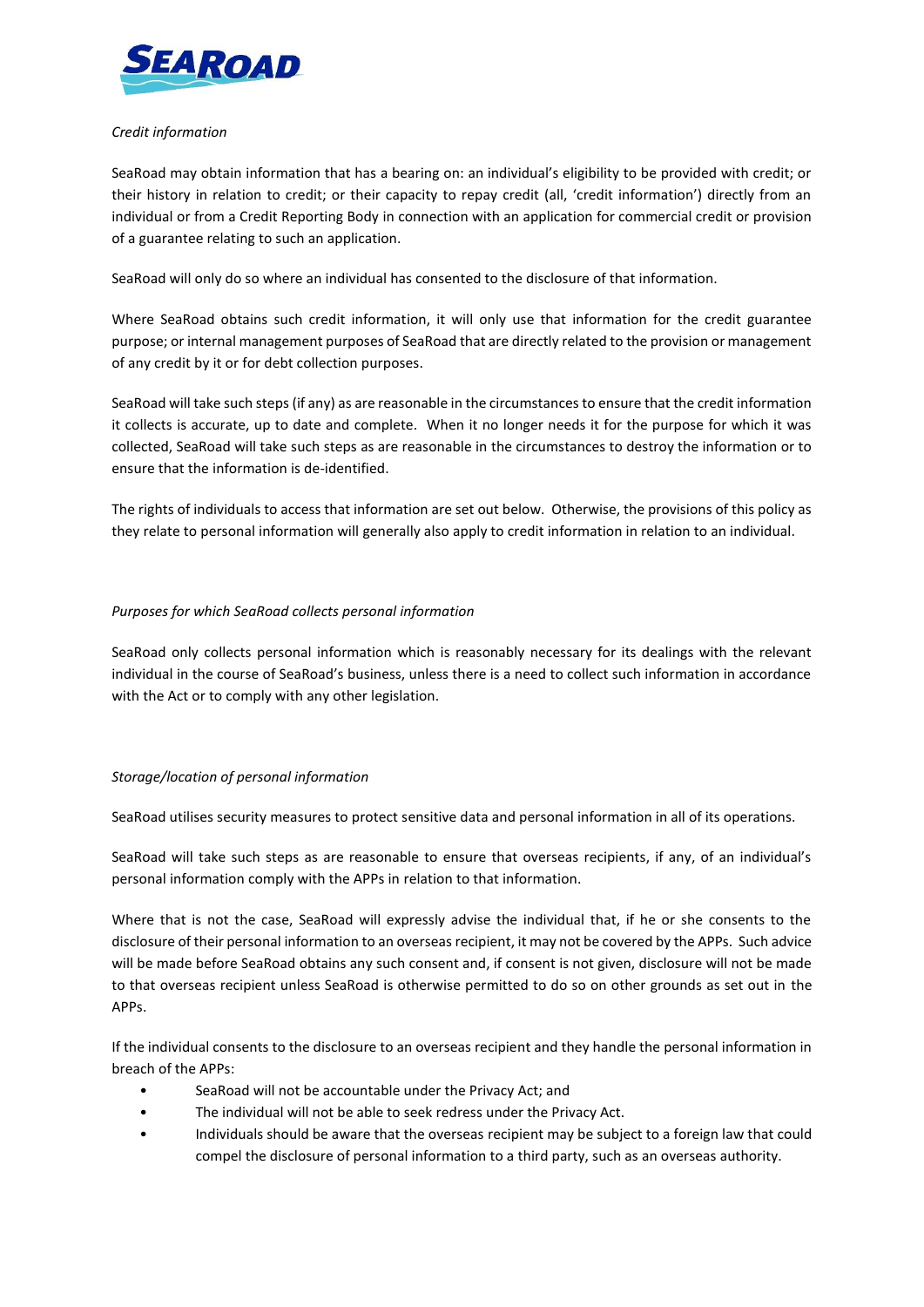

## **Use and Disclosure of Personal Information**

SeaRoad's policy is only to use personal information for the purpose which was either specified or reasonably apparent at the time when the information was collected. SeaRoad may also use or disclose the information collected for any other related purpose for which the individual would reasonably expect it to be used.

SeaRoad will not use personal information for the purpose of direct marketing without an individual's express or inferred consent and only where SeaRoad has provided a simple means by which the individual may easily request not to receive direct marketing communications from us (and the individual has not made such a request). Note that the Spam Act and Do Not Call Register Act continue to apply.

If SeaRoad wishes to use or disclose the personal information in other circumstances, it needs to obtain the individual's consent to do so.

In general, SeaRoad uses personal information for the following purposes:

- Providing products or services that have been requested;
- Communicating with the individual;
- Assessing the creditworthiness of prospective customers;
- Helping SeaRoad manage and enhance its products and services, including analysing customer feedback and future customer needs;
- Providing ongoing information about SeaRoad's products and services to individuals that SeaRoad believes may be interested;
- Complying with regulatory and legal obligations; or
- Recruiting employees and engaging contractors.

## **Prospective employees**

## *Information Collected*

SeaRoad collects personal information from job applicants and candidates in the recruitment process. A failure by an applicant to provide any lawfully requested information may result in the processing of the application being delayed or may result in the application being unsuccessful. Any information which is provided by a job applicant which is later found to be false may result in the person's application being unsuccessful. If the person is employed, it may result in the termination of that person's employment.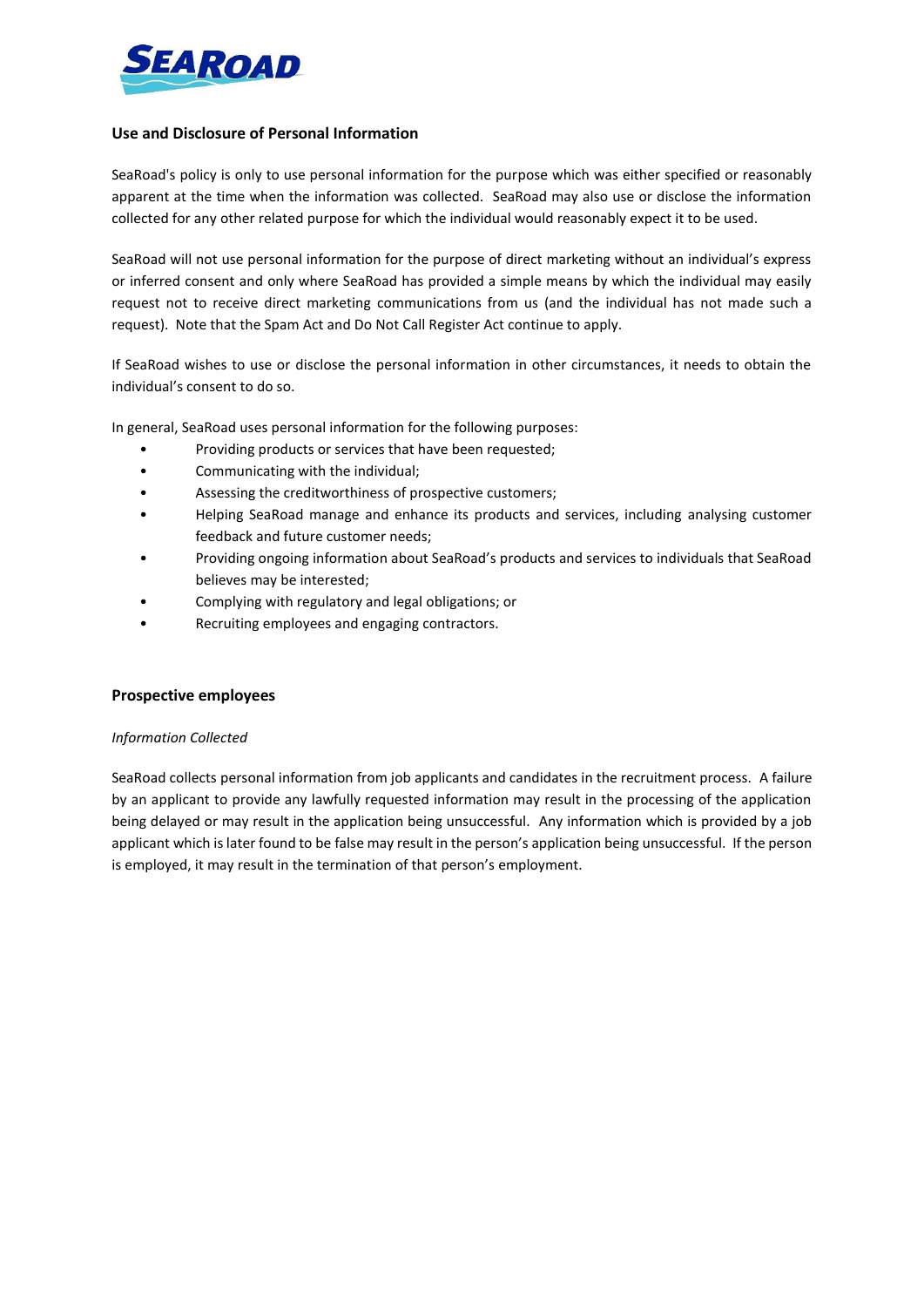

## *Unsuccessful applications*

If a job applicant applies for a job and their application is unsuccessful SeaRoad may retain the application for the purpose of considering the applicant for positions within the company when they arise. In that case, SeaRoad will treat the application in the same way as if it had collected that information pursuant to this policy

Unsolicited information will be destroyed or de-identified unless SeaRoad could have validly solicited it and kept it. In the case of unsolicited CVs, SeaRoad will consider whether it could have validly collected the information and, if so, may retain these for the purpose of considering applicants for positions within the company when they arise. In that case, SeaRoad will treat unsolicited CVs in the same way as if it had collected that information pursuant to this policy.

## *Security of Personal Information*

SeaRoad will take reasonable steps to keep a job applicant's personal information confidential and secure in the same way which it keeps confidential company information secure.

## **Employees**

## *Access of certain records by employees*

SeaRoad employees are entitled to access certain statutory employment records including the following:

- The name of the industrial instrument or instrument under which the employment is regulated. For example, the name of the relevant award or agreement;
- The employee's time and wages records;
- Records of the employee's leave;
- Records of superannuation contributions made on behalf of the employee; and
- Individual flexibility arrangements and guarantees of annual earnings;

SeaRoad will provide an employee with a copy of these records within 10 working days of the request being made. These records will be made available to the employee at either the premises where the employee works or at other mutually agreed premises. All other employment records are exempt from the Act and those employment records and personnel records may not be made available to employees.

An employee will not be provided with access to the records of any other employee.

## *Non-disclosure*

Employees of SeaRoad are not permitted to disclose confidential or personal information which is collected by SeaRoad about its suppliers, customers, agents or contractors. If an employee is not sure whether information is confidential or personal, they must check with the Safety and People department or their immediate manager.

Confidential and personal information is information that is not in the public domain. It includes, but is not limited to, the following types of information:

• Any personal information about an individual which has been collected by SeaRoad;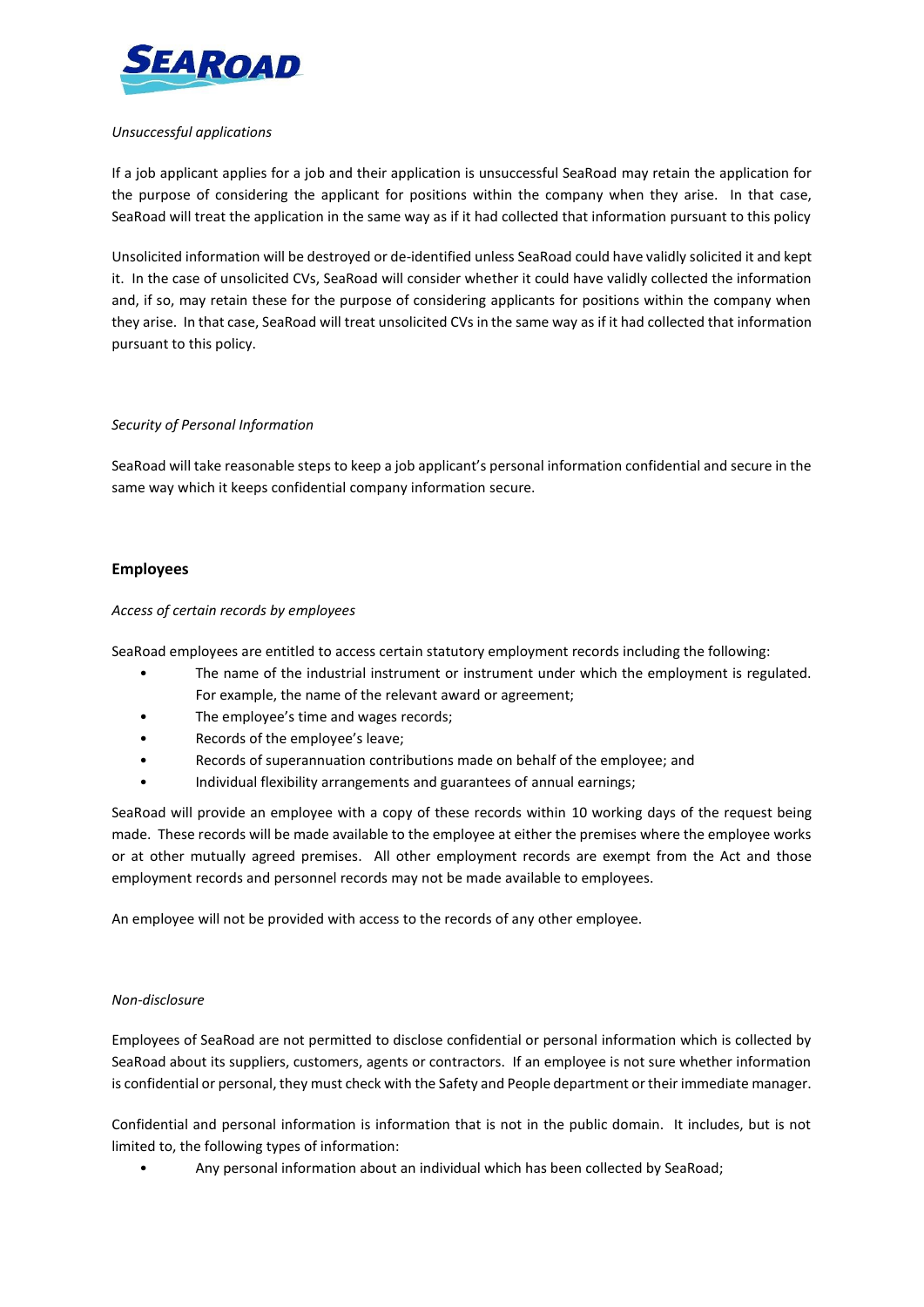

- Any information about a supplier, customer, agent or contractor of SeaRoad;
- Any personal information about an employee or colleague (including a prospective or former employee); and
- Any information about SeaRoad's business affairs or business systems.

#### *How long will personal information be kept?*

SeaRoad will not keep personal information about any individual for any longer than it needs to. Generally speaking, SeaRoad will keep employee records for seven years or as required by law.

## **Availability of this policy**

This Policy may change from time to time and is available on our website - [www.searoad.net.](http://www.searoad.net/)

If you do not have access to the Internet, SeaRoad will send you a copy upon request.

## **Implementation of this policy**

SeaRoad will ensure that appropriate training is provided to employees in relation to implementation of this policy and the procedure set out in this policy will be integrated into SeaRoad's risk management procedures.

## **Integrity of personal information, enquiries and complaints**

SeaRoad will take such steps as are reasonable to ensure that personal information it collects uses or discloses is accurate, up-to-date and complete.

#### *Complaints*

If an individual has a complaint about SeaRoad's privacy practices it should contact SeaRoad's Compliance Officer – see contact details below.

## *Access to and correction of personal information*

Subject to any agreed or lawful exceptions, an individual has a right to:

- Access and copy their personal information which is held by SeaRoad; and
- Correct any incorrect information held by SeaRoad about the applicant.

If you wish to access your Personal Information, please contact us in writing.

If an individual requests access to the personal information SeaRoad holds about them, or requests that SeaRoad change that personal information, it will respond within a reasonable period and, if it is reasonable and